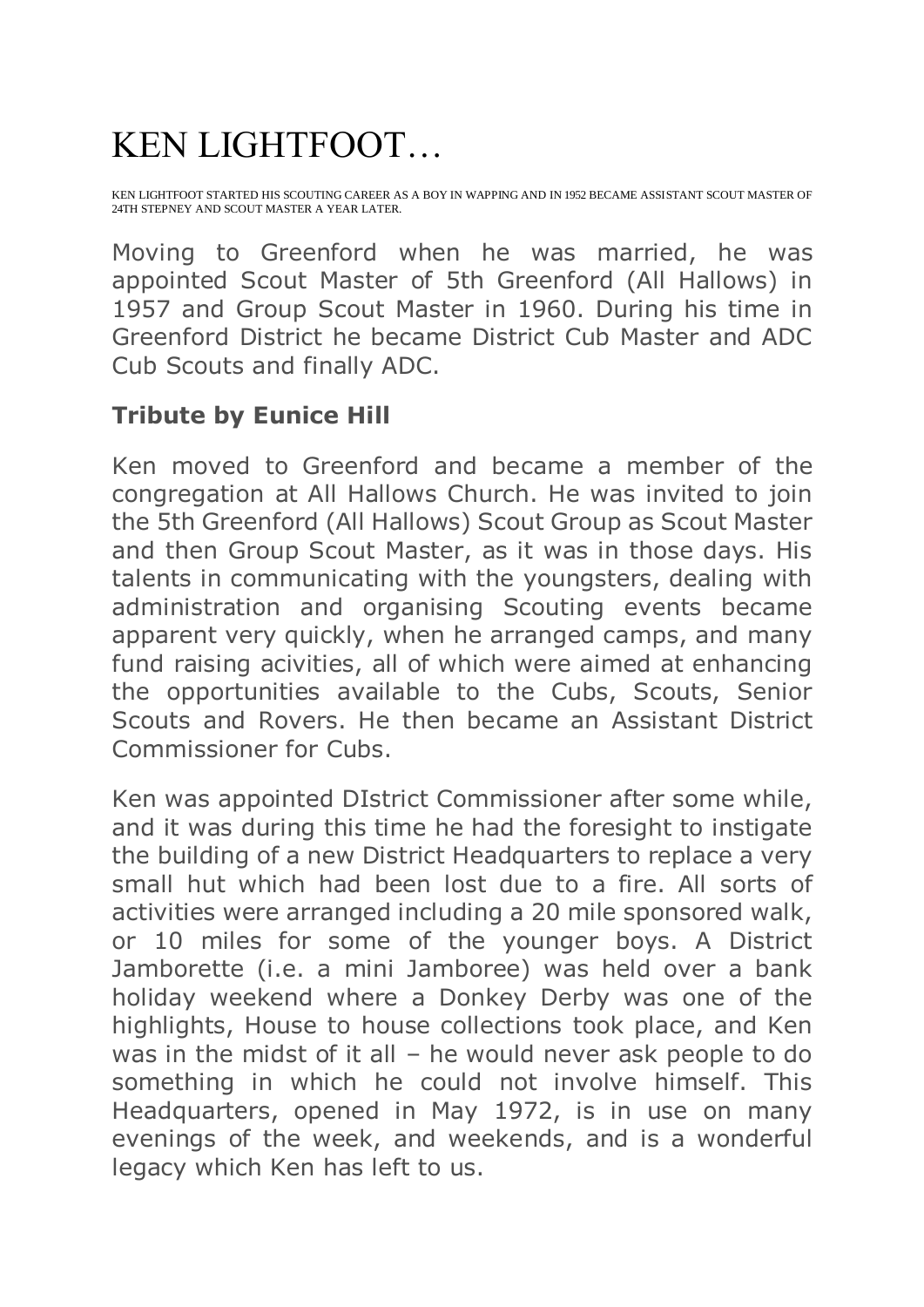His tenure as District Commissioner came to an end in 1976, after which he was appointed County Commissioner for Greater London North West where he continued to use his many talents over a much wider sphere.

Ken was a man who could lead quietly from the front, and retain the respect of all those with whom he came into contact. When there were occasions on which difficult and unpopular decisions had to be made, they were dealt with in a dignified manner, and people felt he had given careful consideration to each side of an argument, and there was no feeling of being let down.

He was not a man to stand on ceremony, and in Greenford gained the nickname "Tubs". After his appointment to County Commissioner the suggestion was made that he should be called "Sir Tubs", this showing the affection and esteem with which he was regarded by many people. In Greenford, we were proud to have him as a Vice President and he was also a County Vice President.

After Ken and Win moved to Cove, they would return to Greenford for Scouting events, and my greeting from Ken was always the same – he would stick his tongue out at me and pull a face. However this was always quickly followed with a kiss and a hug.

While he was involved in Scouting, Win, Christopher, Nigel and Jane were there to support him, and we must express our appreciation to them.

Each year at our St. George's Day Parade, the most important event in the Scouting year, I ask our Scouts to remember those "Called to Higher Service" during the year. This is a privilege, albeit a sad one, but for me it will be very poignant next year, as Ken Introduced me to Scouting more years ago than I care to remember, and for this I shall ever be most grateful.